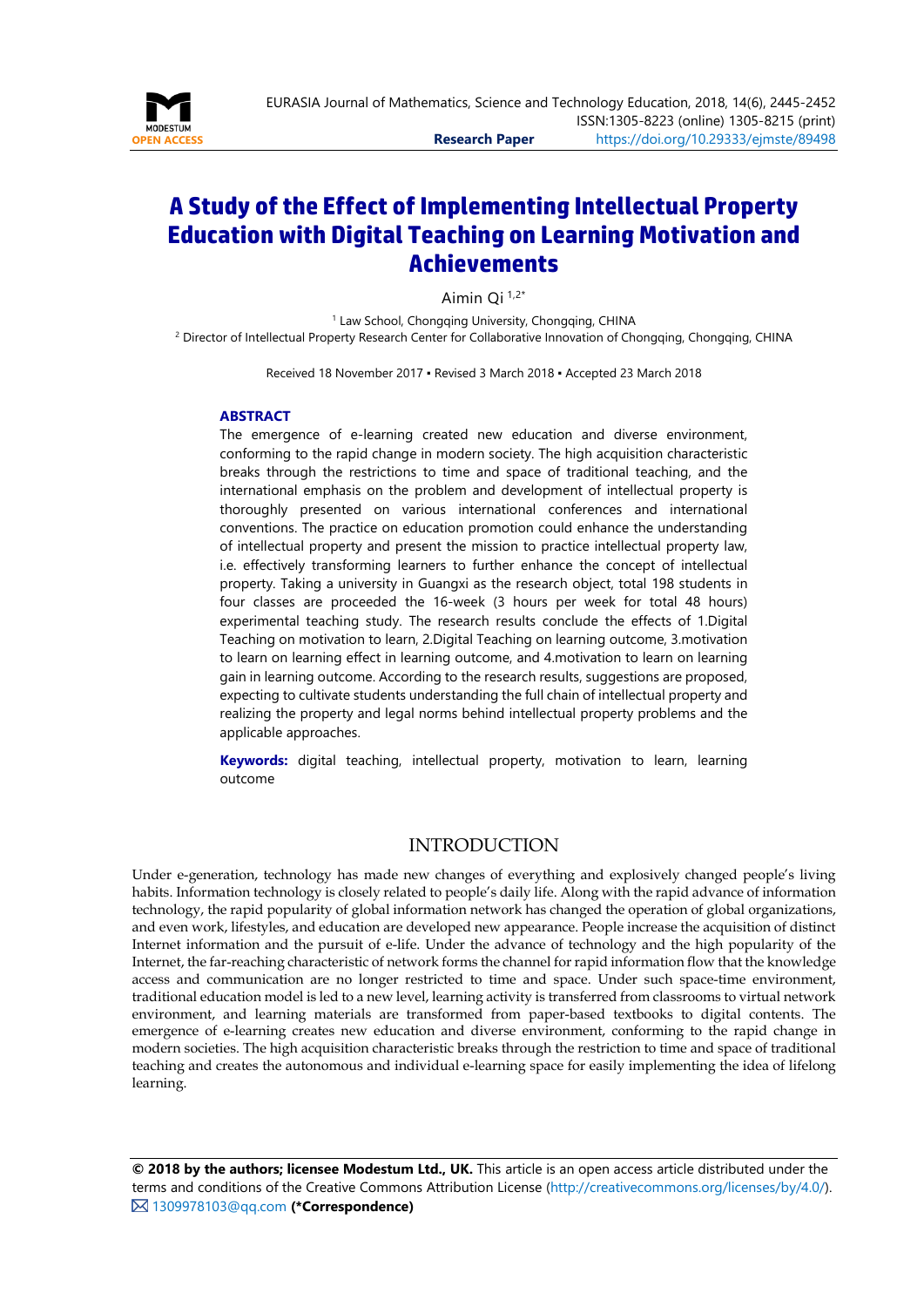#### **Contribution of this paper to the literature**

- When applying intellectual property Digital Teaching, teachers should make visualized Digital Teaching processes, rather than simply projecting texts.
- When proceeding intellectual property Digital Teaching, teachers could first make a mini teaching research team to discuss the methods, aiming at the class resources and student interests.
- Teachers with intellectual property profession should develop the function of seed teachers to lead teachers with other subject background applying Digital Teaching to the material edition and practice of intellectual property education.

International emphases on the problem and development of intellectual property have been thoroughly presented on various international conferences and international conventions. The correlation lies in the acquisition of development through human thoughts, and the development path and results could be promoted by the establishment of intellectual property rules. Making intellectual property law and regulations could confirm correct behaviors and correct wrong behaviors for immediate effects. At the time when intellectual property is emphasized, the analysis and discussion of intellectual property issues could enhance the acquaintance of intellectual property and the mission to practice intellectual property in education promotion, i.e. to effectively transform learners to further enhance the intellectual property concepts and facilitate the effective and peaceful development of human society. The development of intellectual property education in a country should face the world, adapt to the requirement for globalization, and constantly update. Education circle in China therefore has to cope with the global trend, consider how to popularize intellectual property education in the society, and teach students not in the department of intellectual property understanding intellectual property. To have students understand intellectual property related systems, interpretation of intellectual property, and the practicability, as well as judicial practice, intellectual property and the policy could be applied to achieve the goal when solving the problems emerged in the development. For this reason, students should be cultivated the application of intellectual property, especially through e-learning, to enhance the sensitivity to intellectual property when facing intellectual property problems and to understand the logic behind intellectual property problems and the applicable approaches in the intellectual property problem understanding process.

### LITERATURE AND HYPOTHESIS

#### **Intellectual Property Education**

Huang and Chuang (2016) stated that, under the conditions of commodity economy or market economy, intellectual achievement in China presented commodity and property attributes as other tangible products, like labor creation, after the economic reform and should be rewarded when being used or transferred. Lee and Hao (2015) regarded the idea of intellectual property law in China as the intellectual property norms to adjust the social relationship generated by the acquisition, use, and protection of intellectual achievement of citizens, legal people, or other organizations. Cai, Wang, and Chiang (2014) indicated that Intellectual Property Law adjusted social relationship, i.e. intellectual property relationship. It specifically referred to the social relationship which was confirmed and adjusted by intellectual property law, was induced among citizens, legal people, and other organizations based on the creation, utilization, and transfer of intellectual achievement, and had rights and obligation as the contents. Jin, Zhao, Chow, and Pecht (2014) mentioned that intellectual property education did not simply aim to cultivate excellent judges and lawyers, but to cultivate intellectual property professions with mission and justice personalities and being able to contribute to the society (Maeng & Lee, 2015). However, it has been argued whether intellectual property education is mass education or elitist education, general education or vocational education. The currently formed trend is that intellectual property education is the combination of academic education of intellectual property and professional training of intellectual property (Woo, 2014). The core is the cultivation of intellectual property education, including school education of law, formative education of judges, and education of general law.

The intellectual property education module in this study instructs students with intellectual property, which is a non-fundamental jurisprudence subject in school education of law. However, general students do not have the background of intellectual property that professional intellectual property law knowledge might be difficult to absorb for students. In this case, professional law lessons for general school education of intellectual property are not taught in this study, but the fundamental introduction to intellectual property or general lessons of law, as for students not in the department of intellectual property, is established so that students present basic concepts of intellectual property and further understand domestic and international intellectual property systems.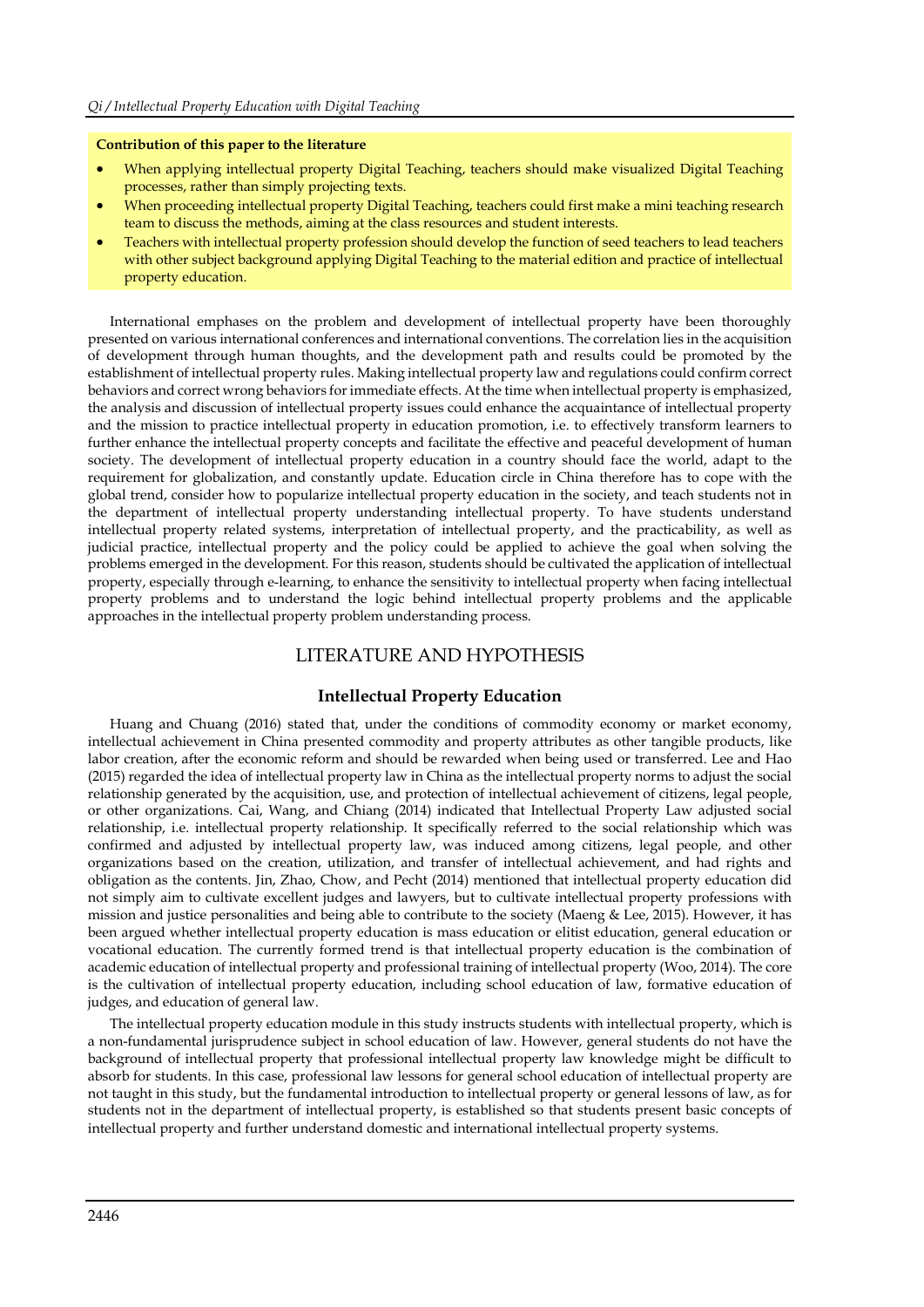### **Digital Teaching**

Howard and Navarro (2016) pointed out distinct comprehension and interpretation of "Digital Teaching" at different development stages. It was earlier explained as "electronic teaching", "electronic media teaching", or "technology-oriented teaching", as teaching various knowledge or skills through electronic media, like computers and network equipment. Later on, the so-called "online teaching", "network teaching", and "distance teaching" were also equivalent to Digital Teaching, but the key point was changed into teaching contents that teaching activity through the assistance of information communication technology did not simply exceed the restriction to time and space but could be continuously proceeded for diverse development, sharing, and innovation. Agarwal and Mittal (2014) regarded Digital Teaching as the process of instructors teaching with digital media, which contained Internet, Intranet, computers, satellites, broadcast, audio tapes, video tapes, interactive computers, and CDs. The application covered networking teaching, computerized teaching, virtual classrooms, and e-team teaching. Ibáñez, Serio, Villarán, and Kloos (2014) utilized the Internet as the teaching methods, including the elements of multi-format content delivery, management of teaching experience, network community for increasing learners' exchange, and content developers or experts. Atenas and Havemann (2014) indicated that learners and instructors were no longer restricted to fixed time and location in traditional face-to-face instruction but could precede interactive teaching and learning through networks; learners could flexibly adjust the learning process according to personal learning environment and states, and instructors could adjust the teaching process, depending on learners' situations, to develop the effect as one-to-one teaching. Jude, Kajura, and Birevu (2014) covered the research and development of e-learning tools, the establishment of network environment for e-learning and the development of digital material contents, and the design of e-learning activity in e-learning industry to reduce the barrier of time and space for instructors' material contents, enhance knowledge and performance solutions, and provide diverse learning.

### **Motivation to Learn**

Clark and Mayer (2016) regarded motivation to learn as the inner psychological process to induce students' learning activity, maintain learning activity, and lead the learning activity to the goal set by teachers. Jude, Kajura, and Birevu (2014) revealed that motivation to learn was the inner psychological process to induce students' learning activity, maintain learning activity, and have the learning activity approach the goal set by teachers to achieve teaching goals and effective teaching of teachers. Alickovic and Subasi (2016) considered that motivation to learn was the inner belief to lead individual learning goals, induce learning behaviors and continuous efforts, reinforce cognition process, and strengthen and improve learning results. Molaee and Dortaj (2015) proposed motivation to learn as the psychological factors in encouraging students proceeding learning activity; it was the internal motive directly promoting students' learning as well as to start and arouse learning behaviors. According to valueexpectation model proposed by Huang and Chuang (2016), ability belief, expected success, and work value are the critical variables of motivation to learn in students' self-adjusted learning process. Ability belief referred to students' perceived personal ability when engaging in learning.

According to the research of Huang and Chuang (2016), students' motivation to learn in this study is divided into learners' interior motivation to learn and exterior motivation to learn, which are explained as below.

- (1) Interior orientation: The contents contain favoring challenging lessons, regarding learning as the interest and hobby, considering that learning could expand the view, being actively to learn new lessons, and regarding learning as to develop self-potential, goal fulfillment, and life value.
- (2) Exterior orientation: The contents cover that learning is to receive others' affirmation, acquire better performance, pass examinations or evaluation, show off to others, compete with classmates, be praised and noticed by seniors or the opposite sex, avoid punishment and scolding, avoid the shame of failure, and enter ideal schools and cross levels in the future.

#### **Learning Outcome**

Bartholomew (2015) indicated that, in a teacher's teaching process, students' self-affirmation to the learning ability and learning outcome were the indicators to measure the instructor's results and teaching quality as well as the indicators of learners' learning results. Subasi, Alickovic, and Kevric (2017) mentioned that the indicators to evaluate students' learning results were the major items to evaluate teaching quality. Learning outcome would be affected by curriculum design, teaching methods, and learning behaviors. Students' learning aimed to monitor selflearning, reflect the learned knowledge, and learn how to learn. Accordingly, learning outcome was the direct presentation of learning results. Students' learning results were a major indicator to measure learning outcome as well as the major item to evaluate teaching quality (Atenas & Havemann, 2013). In this case, effectiveness aimed to test the achievement of learning or teaching goals for making timely correction or feedback as the reference or guidance to improve the next lesson. Valerie (2015) pointed out the indicators to evaluate students' learning results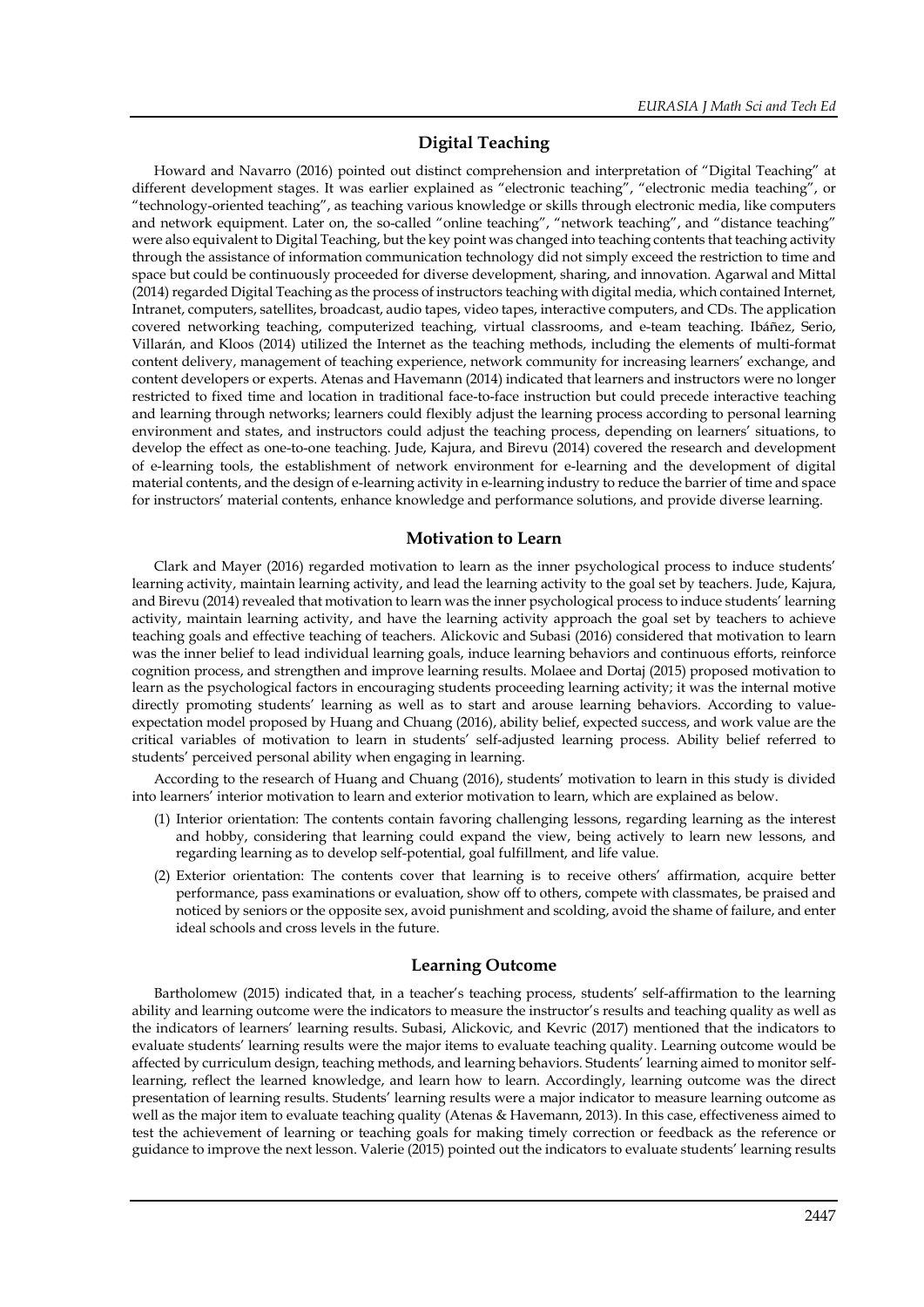as the major items to evaluate teaching quality. Learning outcome would be affected by curriculum design, teaching methods, and learning behaviors, and students' learning aimed to monitor self-learning, reflect the learned knowledge, and learn how to learn. Learning outcome therefore was the direct presentation of learning results. Conejeros and Mansilla (2014) regarded the indicators to evaluation students' learning results as the major items to evaluate teaching quality. Learning outcome would be influenced by curriculum design, teaching methods, and learning behaviors, and students' learning was to monitor self-learning, reflect the learned knowledge, and learn how to learn so that learning results were directly presented by learning outcome.

According to Cai et al. (2014), learning outcome includes two dimensions in this study.

(1) Learning effect - containing test performance, time for completing process, and term performance.

(2) Learning gain - covering learning satisfaction, achievement, and preference.

Learning effect and learning gain are therefore regarded as the dimensions to measure teaching effect in this study.

#### **Research Hypothesis**

Khalid, Khalil, and Nasreen (2014) indicated that learners presented high autonomy on e-learning management platforms to precede learning tests through the interactive function of the system and according to individual learning step and select suitable learning paths and learning contents to largely enhance the motivation to learn. Huang and Chuang (2016) sated that e-learning, according to students' individual needs and learning processes, could proceed individualized learning without being restricted to space and time and could trace the learning results to enhance learners' motivation to learn. With experimental teaching, Rawson and McCool (2014) indicated that applying good and positive teaching strategies to e-learning lessons could induce students' motivation to learn and learning interests, establish students' confidence and expression, reinforce students' problem-solving abilities, and promote teaching efficacy and learning achievement to further achieve the best e-learning effect. The following hypothesis is therefore proposed in this study.

**H1:** Digital Teaching would affect motivation to learn.

Conejeros and Mansilla (2014) mentioned that the digitalization of learning contents and learning processes was expected to enhance learning outcome with the rapid, efficient, and far-reaching characteristics. Mortara et al. (2014) argued that e-learning was regarded as a more efficient learning method because of the good accessibility, excellent adaptability, high interactivity, and self-paced. Cai et al. (2014) considered that e-learning had become a broadly used learning model, but network technology applied e-learning enhanced teaching efficiency and made up "repeated learning" which was short in traditional education; and, e-learning could effectively promote motivation to learn or learning outcome. Saelao, Tubsree, and Markwardt (2016) concluded that applying and integrating technology to teaching and learning could actually promote motivation to learn or learning outcome. Accordingly, the following hypothesis is proposed in this study.

**H2:** Digital Teaching would influence learning outcome.

Uysal and Gunal (2014) proposed that meaningful and effective learning and skillfully grasping the concepts relied on students' intrinsic psychological motivation when students expected to acquire certain knowledge with e-learning. Clark and Mayer (2016) pointed out the value of e-learning, such as receiving good performance or praise, presenting intrinsic motivation, and students being able to contact broader professional competence to enhance the learning outcome. Niknejad and Rahbar (2015) found out the positive effect of students' motivation to learn on learning outcome. Surjono (2015) mentioned that students with high motivation to learn presented more definite goals and strong desire to learn learning contents, higher expectation of results, and better self-efficacy. Alickovic and Subasi (2016) also found out better effect caused by high motivation to learn. Sanjay (2016) discovered that students with high motivation to learn showed better performance and students with intrinsic motivation outperformed those with extrinsic motivation. In this case, the following hypotheses are proposed in this study.

**H3:** Motivation to learn presents significantly positive effects on learning effect in learning outcome.

**H4:** Motivation to learn shows remarkably positive effects on learning gain in learning outcome.

### RESEARCH METHOD

### **Measurement of Research Variable**

#### *Motivation to learn*

Referring to Huang and Chuang (2016), motivation to learn contains two dimensions of 1. interior orientation and 2. exterior orientation.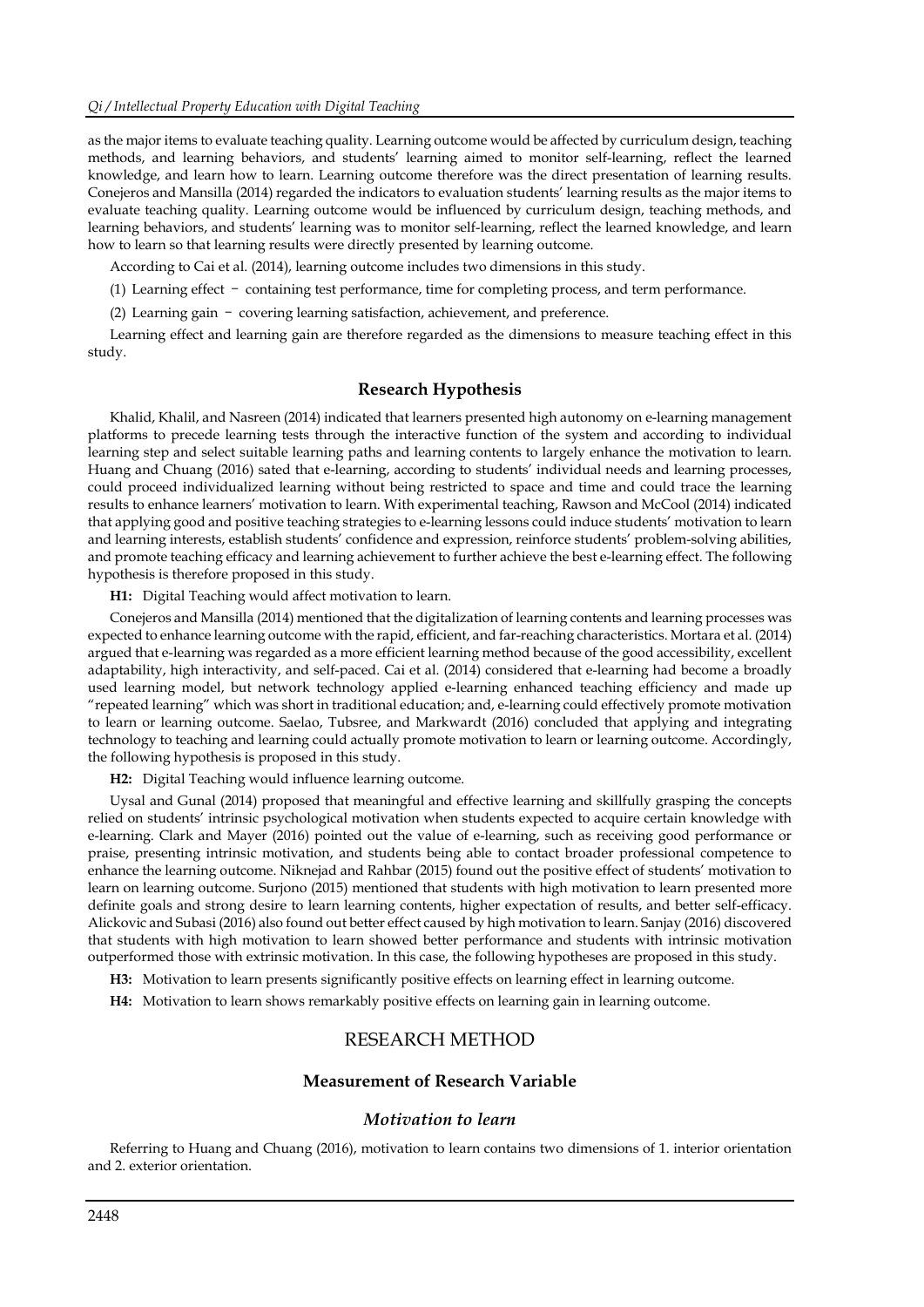| Table 1. Variance analysis of Digital Teaching on motivation to learn |                         |        |          |                                                       |  |  |  |  |
|-----------------------------------------------------------------------|-------------------------|--------|----------|-------------------------------------------------------|--|--|--|--|
| Variable                                                              |                         |        | ю        | Scheffe post-hoc                                      |  |  |  |  |
| Digital Teaching                                                      | interior<br>orientation | 10.233 | $0.000*$ | Digital Teaching $(3.96)$ > general teaching $(3.62)$ |  |  |  |  |
|                                                                       | exterior<br>orientation | 12.451 | $0.000*$ | Digital Teaching $(4.22)$ > general teaching $(3.71)$ |  |  |  |  |

 $*$  stands for  $n < 0.05$ 

**Table 2.** Variance analysis of Digital Teaching on learning outcome

| Variable          |                 |        |          | Scheffe post-hoc                                      |  |
|-------------------|-----------------|--------|----------|-------------------------------------------------------|--|
| Digital Teaching  | learning effect | 14.583 | $0.000*$ | Digital Teaching $(4.06)$ > general teaching $(3.52)$ |  |
|                   | learning gain   | 15.417 | $0.000*$ | Digital Teaching $(4.37)$ > general teaching $(3.87)$ |  |
| $\cdots$ $\cdots$ |                 |        |          |                                                       |  |

\* stands for p<0.05

### *Learning outcome*

Referring to Cai et al. (2014), it is divided into 1. learning effect and 2. learning gain.

### **Research Object and Sampling Data**

Taking a university in Guangxi as the research object, 198 students in 4 classes are proceeded the 16-week (3 hours a week for total 48 hours) experimental teaching research. The retrieved questionnaire is analyzed the data with SPSS, and Factor Analysis and Reliability Analysis, Regression Analysis, as well as Analysis of Variance are utilized for testing hypotheses.

### **Analysis Method**

Analysis of Variance is used in this study for discussing the difference of Digital Teaching in motivation to learn and learning outcome, and Regression Analysis is further applied to understand the relationship between motivation to learn and learning outcome.

### ANALYSIS RESULT

### **Reliability and Validity Analysis**

With Factor Analysis, motivation to learn is extracted two factors of "interior orientation" (eigenvalue=2.826, α=0.81) and "exterior orientation" (eigenvalue=2.247, α=0.85). The accumulative covariance explained achieves 76.283%.

Learning outcome, with Factor Analysis, is extracted two factors of "learning effect" (eigenvalue=2.182, α=0.87) and "learning gain" (eigenvalue=1.844,  $\alpha$ =0.88). The accumulative covariance explained reaches 81.135%.

### **Effects of Teaching Methods on Motivation to Learn and Learning Outcome**

### *Difference analysis of teaching methods in motivation to learn*

Applying Analysis of Variance to discuss the difference of teaching methods in motivation to learn, various teaching methods appear significant differences on interior orientation in motivation to learn, **Table 1**, and Digital Teaching (3.96) shows higher interior orientation than general teaching (3.62). Distinct teaching methods present remarkable differences on exterior orientation in motivation to learn, and Digital Teaching (4.22) reveals higher exterior orientation than general teaching (3.71). H1 is therefore supported.

### *Difference analysis of teaching methods in learning outcome*

Using Analysis of Variance for discussing the difference of teaching methods in learning outcome, **Table 2**, various teaching methods show notable differences on learning effect, and Digital Teaching (4.06) reveals higher general teaching (3.52) than learning effect. Distinct teaching methods present significant differences on learning gain, and Digital Teaching (4.37) appears higher learning gain than general teaching (3.87). In this case, H2 is supported.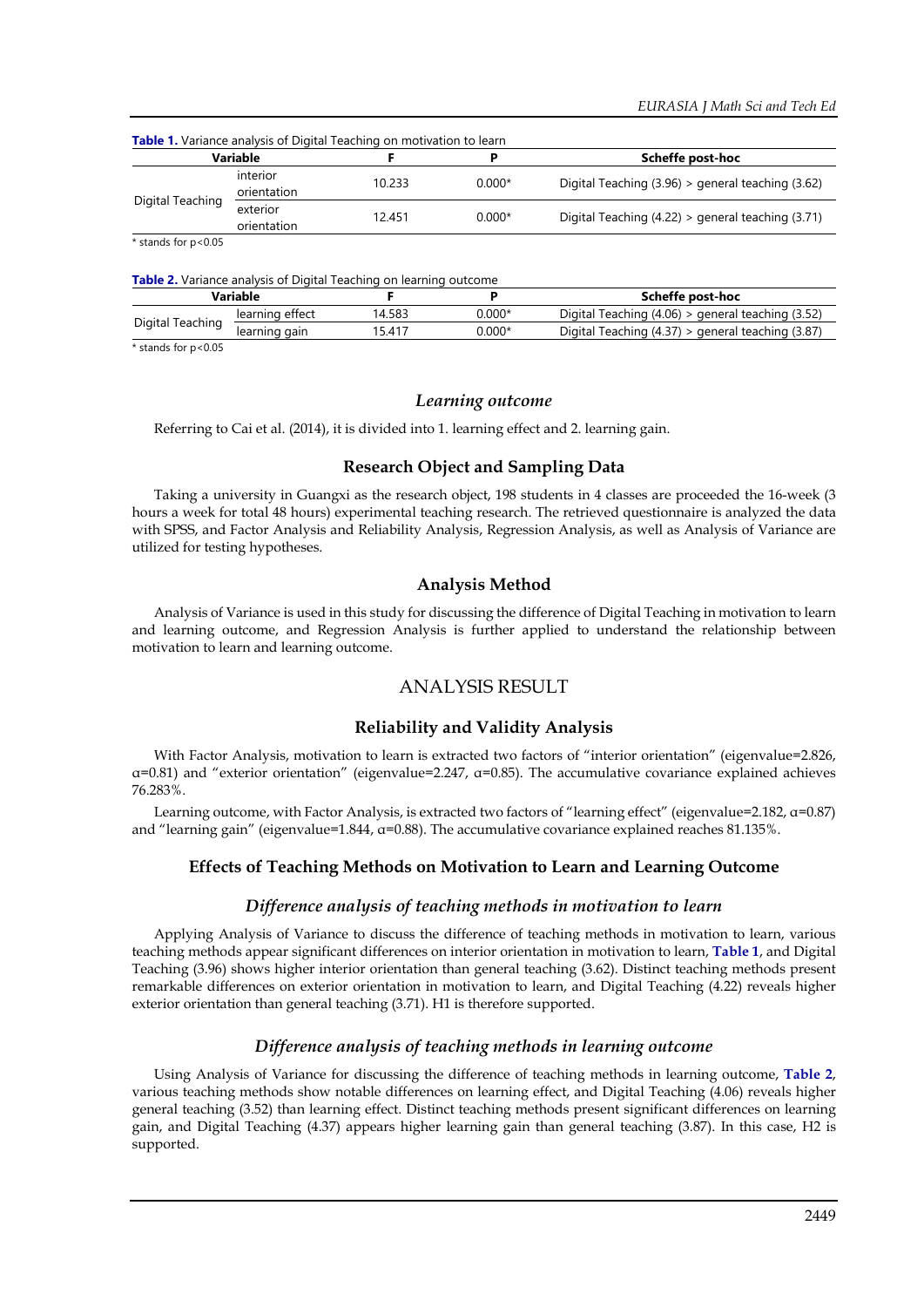| Dependent variable $\rightarrow$ | <b>Learning outcome</b> |       |               |       |  |  |
|----------------------------------|-------------------------|-------|---------------|-------|--|--|
| Independent variable!            | <b>Learning effect</b>  |       | Learning gain |       |  |  |
| motivation to learn              |                         | Beta  |               | Beta  |  |  |
| interior orientation             | $2.046**$               | 0.192 | $2.463**$     | 0.238 |  |  |
| exterior orientation             | $2.177**$               | 0.204 | $2.287**$     | 0.216 |  |  |
|                                  | 24.731                  |       | 29.285        |       |  |  |
| Significance                     | $0.000***$              |       | $0.000***$    |       |  |  |
| R <sub>2</sub>                   | 0.238                   |       | 0.267         |       |  |  |
| <b>Adiusted R2</b>               | 0.213                   |       | 0.236         |       |  |  |

**Table 3.** Analysis of motivation to learn to learning outcome

Note: \* stands for p<0.05, \*\* for p<0.01

### **Correlation Analysis of Motivation to Learn and Learning Outcome**

#### *Correlation analysis of motivation to learn and learning effect*

To test H3, the analysis results, **Table 3**, reveal remarkable effects of interior orientation (β=2.046\*\*) and exterior orientation ( $\beta$ =2.177<sup>\*\*</sup>) on learning effect that H3 is supported.

#### *Correlation analysis of motivation to learn and learning gain*

To test H4, the analysis results, **Table 3**, reveal notable effects of interior orientation (β=2.463\*\*) and exterior orientation (β=2.287\*\*) on learning gain that H4 is supported.

### **CONCLUSION**

The research findings prove that applying Digital Teaching to intellectual property education could enhance students' learning outcome and induce the motivation to learn as well as allow teachers teaching with interesting and diverse methods in classes. In addition to careful planning for the design of digital multimedia materials, intellectual property Digital Teaching materials integrating intellectual property practice and presenting teaching contents with large amount of cases and definite teaching goals would show the teaching meaning; otherwise, they might simply be funny, but ignore the learning goal and process. The design of intellectual property Digital Teaching materials should pay attention to visible factors, highlight viewing and hearing factors, reduce reading proportion, and highlight aesthetic characteristics, image, styles & preference, and art as well as graphing techniques in computers. Besides, too much stimulation of sound and light effect should be avoided, or it might result in visual fatigue and bad learning outcome to cause student attention being attracted by images and funny things but ignoring professional problems. Rich media combination could easily distract attention or be too late for dealing with information to cause cognitive burden; besides, students might pay attention to unrelated materials and pay less attention to materials which could establish the link with intellectual property concepts. For this reason, when applying Digital Teaching to intellectual property education, better and proper aesthetic images based on visualization and audibility could attract students' attention as well as focus the attention on professional contents.

#### RECOMMENDATIONS

Aiming at above research results, the following suggestions are proposed in this study.

- 1. When applying intellectual property Digital Teaching, teachers should make visualized Digital Teaching processes, rather than simply projecting texts. Digital Teaching processes are the basic tool for Digital Teaching of law, including two elements. One is visualization to perform abstract ideas of brief introduction, key points, and systems with visualized operation. The other is audibility to include audio functions, e.g. sound effect, background music, and interpretation in the Digital Teaching process to really implement emultimedia and avoid visual fatigue caused by single visualization.
- 2. Teachers are lack of the abilities of programming and animation design in the teacher training process, and professional designers and sound-effect staff do not understand intellectual property education theories, student traits, and teaching strategies. In this case, the best material design should have the match of teachers, designers, sound-effect staff, and game designers. The authorities therefore have to provide cooperation opportunities between businesses and education for instructors learning the production and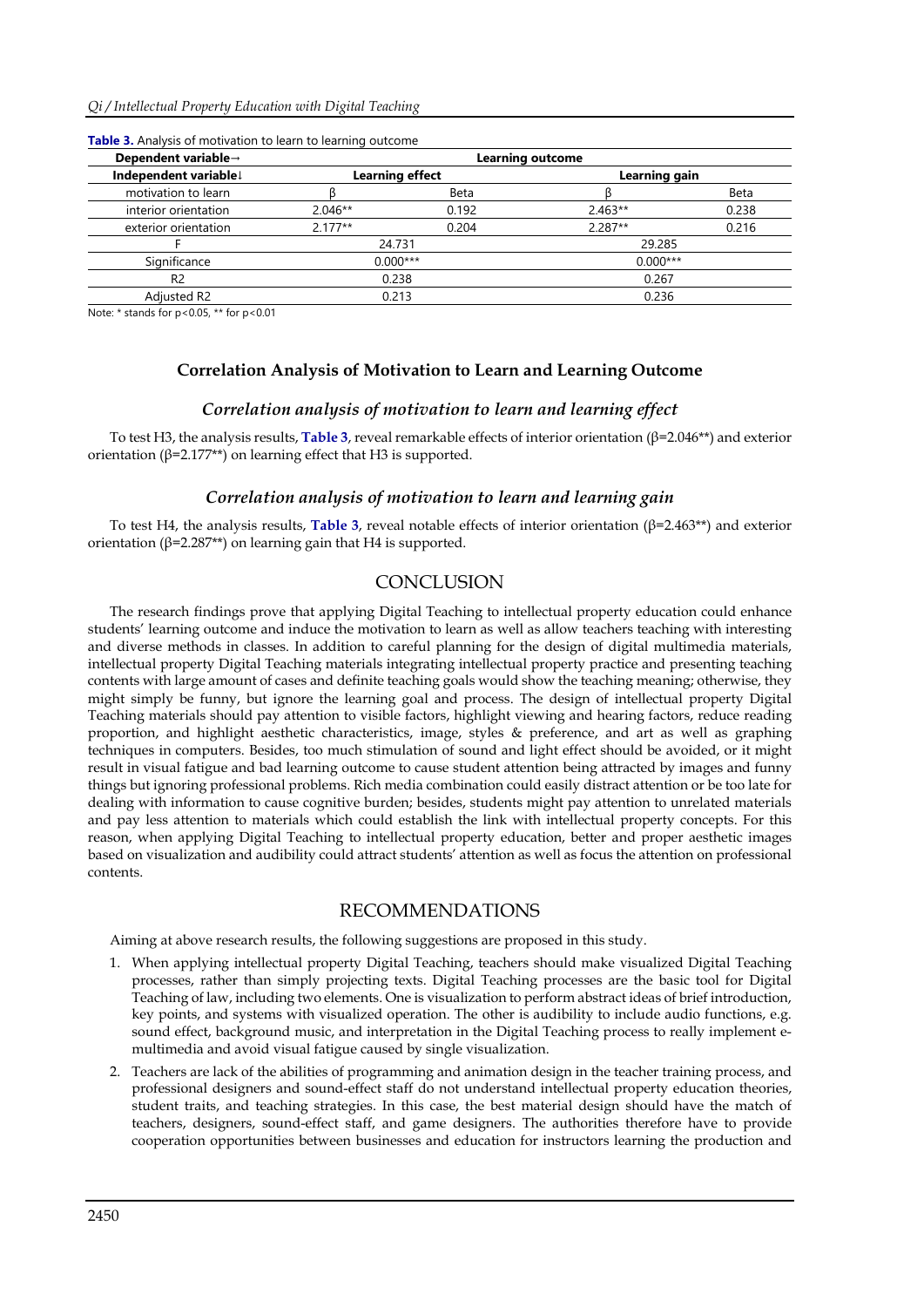application of Digital Teaching materials to intangibly enhance the professional growth and pursue the technology and excellence of intellectual property education quality.

- 3. When proceeding intellectual property Digital Teaching, teachers could first make a mini teaching research team to discuss the methods, aiming at the class resources and student interests. Teachers could mutually observe and discuss in the Digital Teaching activity, review the application of Digital Teaching to intellectual property education, share individual teaching experiences, propose the difficulties in the teaching, and share the self-made teaching materials. The cooperation could induce more ideas, and sharing materials could share the burden on making materials. It could be the reference for the future application of Digital Teaching to intellectual property education.
- 4. A teaching team should be made for intellectual property education. Teachers with intellectual property profession should develop the function of seed teachers to lead teachers with other subject background applying Digital Teaching to the material edition and practice of intellectual property education. The information literature, course integration, and related teaching knowledge of the teacher team could be enhanced with specialty division. Besides, digital software operation guidance could be offered for the development of teaching and learning to have the application of Digital Teaching to intellectual property education be more lively and effective as well as to complement each other.

#### REFERENCES

- Agarwal, B., & Mittal, N. (2014). Text classification using machine learning methods-a survey. In *Proceedings of the Second International Conference on Soft Computing for Problem Solving (SocProS 2012)*, December 28-30, 2012 (pp. 701-709). Springer, New Delhi. [https://doi.org/10.1007/978-81-322-1602-5\\_75](https://doi.org/10.1007/978-81-322-1602-5_75)
- Alickovic, E., & Subasi, A. (2016). Medical decision support system for diagnosis of heart arrhythmia using DWT and random forests classifier. *Journal of medical systems, 40*(4), 1. [https://doi.org/10.1007/s10916-016-0467-](https://doi.org/10.1007/s10916-016-0467-8) [8](https://doi.org/10.1007/s10916-016-0467-8)
- Atenas, J., & Havemann, L. (2013). Quality assurance in the open: an evaluation of OER repositories. *INNOQUAL-International Journal for Innovation and Quality in Learning, 1*(2), 22-34.
- Atenas, J., & Havemann, L. (2014). Questions of quality in repositories of open educational resources: a literature review. *Research in Learning Technology, 22*(1), 20889. <https://doi.org/10.3402/rlt.v22.20889>
- Bartholomew, S. (2015). My journey with self-directed learning. *Techniques: Connecting Education & Careers, 90*(2), 46-50.
- Cai, S., Wang, X., & Chiang, F. K. (2014). A case study of Augmented Reality simulation system application in a chemistry course. *Computers in Human Behavior, 37*, 31–40. <https://doi.org/10.1016/j.chb.2014.04.018>
- Clark, R. C., & Mayer, R. E. (2016). *E-learning and the science of instruction: Proven guidelines for consumers and designers of multimedia learning*. John Wiley & Sons. <https://doi.org/10.1002/9781119239086>
- Conejeros, A. L., & Mansilla, C. B. (2014). Evaluation of a rural self-learning English program in Chile. *Enjoy Teaching Journal, 2*(2).
- Howard, T., & Navarro, O. (2016). Critical Race Theory 20 Years Later: Where Do We Go From Here? *Urban Education, 51*(3), 253-273. <https://doi.org/10.1177/0042085915622541>
- Huang, Y. H., & Chuang, T. Y. (2016). Technology-assisted sheltered instruction: instructional streaming video in an EFL multi-purpose computer course. *Computer Assisted Language Learning, 29*(3), 618-637. <https://doi.org/10.1080/09588221.2014.1000933>
- Ibáñez, M., Serio, Á. D., Villarán, D., & Kloos, C. D. (2014). Experimenting with electromagnetism using augmented reality: Impact on flow student experience and educational effectiveness. *Computers & Education, 71*, 1–13. <https://doi.org/10.1016/j.compedu.2013.09.004>
- Jin, X., Zhao, M., Chow, T. W., & Pecht, M. (2014). Motor bearing fault diagnosis using trace ratio linear discriminant analysis. *IEEE Transactions on Industrial Electronics, 61*(5), 2441-2451. <https://doi.org/10.1109/TIE.2013.2273471>
- Jude, L. T., Kajura, M. A., & Birevu, M. P. (2014). Adoption of the SAMR Model to Asses ICT Pedagogical Adoption: A Case of Makerere University. *International Journal of e-Education, e-Business, e-Management and e-Learning, 4*(2), 106-115. <https://doi.org/10.7763/IJEEEE.2014.V4.312>
- Jude, L. T., Kajura, M. A., & Birevu, M. P. (2014). Adoption of the SAMR Model to Asses ICT Pedagogical Adoption: A Case of Makerere University. *International Journal of e-Education, e-Business, e-Management and e-Learning, 4*(2), 106-115. <https://doi.org/10.7763/IJEEEE.2014.V4.312>